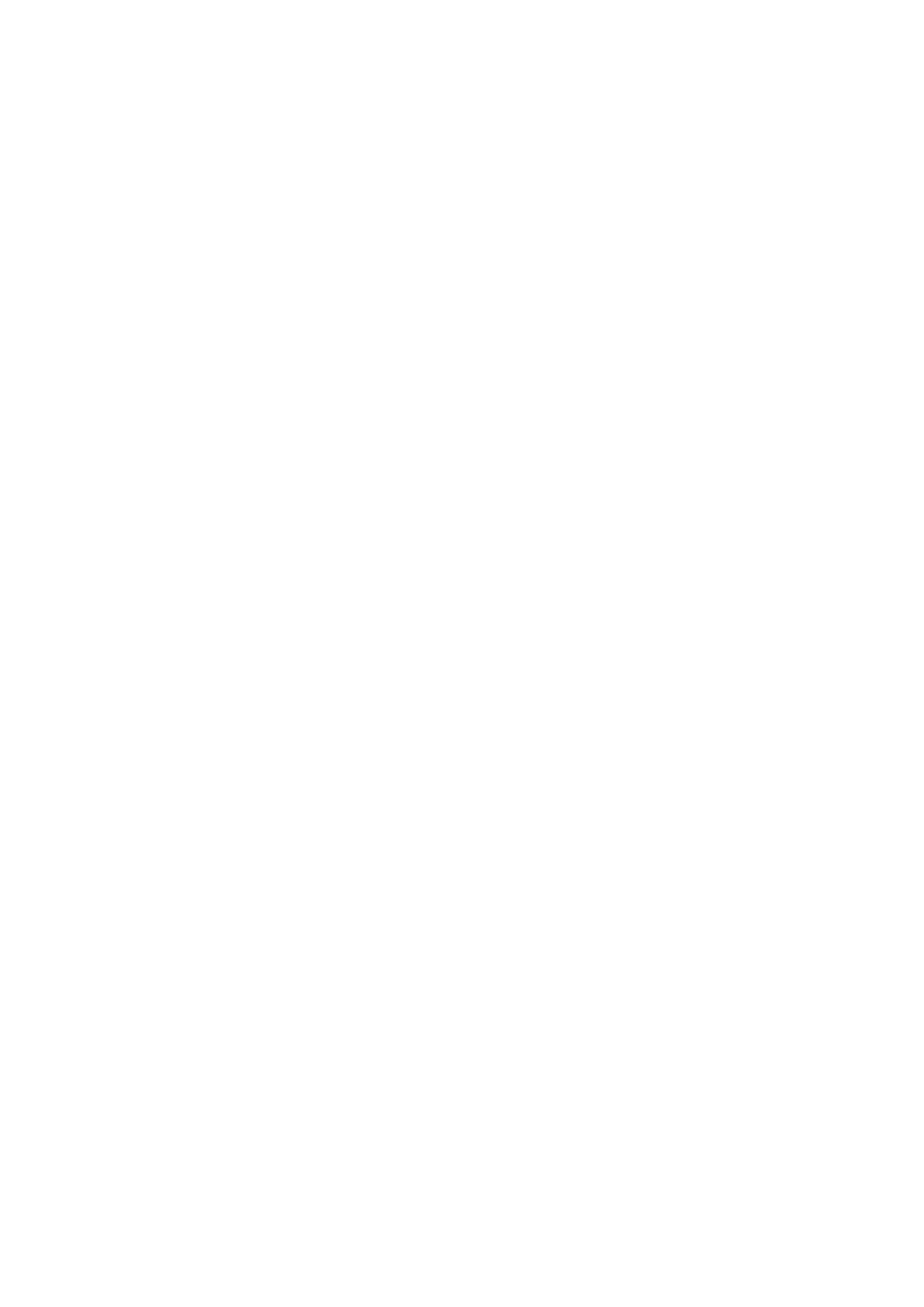# **TABLE OF CONTENTS 11 AUGUST 2016**

**Business Page No.**

| 1. |     | <b>Meeting Conduct</b>                                                               | $5\phantom{.0}$         |
|----|-----|--------------------------------------------------------------------------------------|-------------------------|
|    |     | 1.1 Apologies                                                                        | 5                       |
|    |     | 1.2 Conflict of Interest Declarations                                                | 5                       |
|    |     | 1.3 Confirmation of Minutes                                                          | 5                       |
|    |     | 1.4 Public Participation                                                             | 6                       |
|    |     | 1.5 Items not on the Agenda                                                          | $5\phantom{.0}$         |
| 2. |     | <b>General Business</b>                                                              | $\overline{7}$          |
|    | 2.1 | <b>Briefing   Bike Racks on Buses</b>                                                | $\overline{\mathbf{z}}$ |
|    | 2.2 | <b>Oral Update - Councillor Swain, Greater Wellington</b><br><b>Regional Council</b> | $\overline{7}$          |
|    |     | 2.3 Forward Programme                                                                | 10                      |
|    | 2.4 | Built Heritage Incentive Fund Round 1 (of 3) 2016/17<br>financial year               | 11                      |
|    | 2.5 | Briefing on review of Public Places Bylaw & Footpath<br><b>Management Policy</b>     | 13                      |
|    | 2.6 | <b>Hutt Road Cycleway - Report Back</b>                                              | $\overline{7}$          |
|    | 2.7 | <b>Wellington City Urban Cycleways Programme Review</b><br>and Refresh               | 8                       |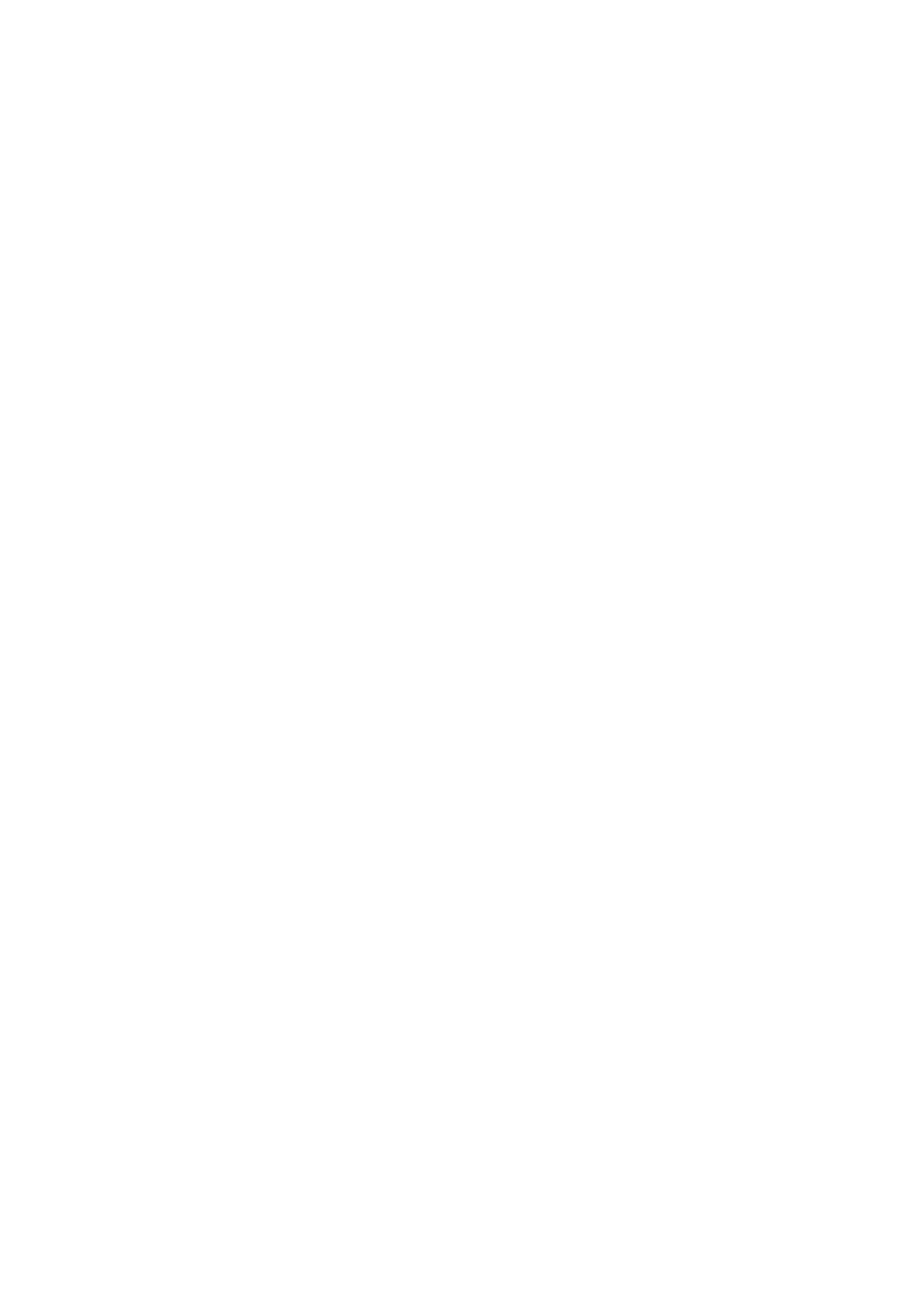# <span id="page-4-0"></span>**1 Meeting Conduct**

# <span id="page-4-1"></span>**1. 1 Apologies**

No apologies were received.

### <span id="page-4-2"></span>**1. 2 Conflict of Interest Declarations**

Nil

### <span id="page-4-3"></span>**1. 3 Confirmation of Minutes**

### **Moved Councillor Foster, seconded Councillor Peck**

### **Resolved**

That the Transport and Urban Development Committee:

1. Approve the minutes of the Transport and Urban Development Committee Meeting held on 30 June 2016, having been circulated, that they be taken as read and confirmed as an accurate record of that meeting.

**Carried**

### <span id="page-4-4"></span>**1. 4 Public Participation**

### **1.4.1 Jeff Owens**

Jeff Owens addressed the Committee on Report 2.6 Hutt Road Cycleway - Report Back and 2.7 Wellington City Urban Cycleways Programme Review and Refresh.

(Councillor Pannett joined the meeting at 09:20 am.) (Councillor Ritchie joined the meeting at 09:21 am.) (Councillor Free joined the meeting at 09:22 am.)

### **1.4.2 Ron Beernink, Cycle Aware Wellington**

Ron Beernink, Cycle Aware Wellington addressed the Committee on Report 2.6 Hutt Road Cycleway - Report Back and 2.7 Wellington City Urban Cycleways Programme Review and Refresh.

(Councillor Ritchie left the meeting at 09:26 am.) (Councillor Ritchie returned to the meeting at 09:27 am.)

### **1.4.3 Diane Calvert**

Diane Calvert addressed the Committee on Report 2.6 Hutt Road Cycleway - Report Back and 2.7 Wellington City Urban Cycleways Programme Review and Refresh.

### **1.4.4 Tom Gainor and Jackie Dingfelder**

Tom Gainor and Jackie Dingfelder addressed the Committee on Cycling in Portland.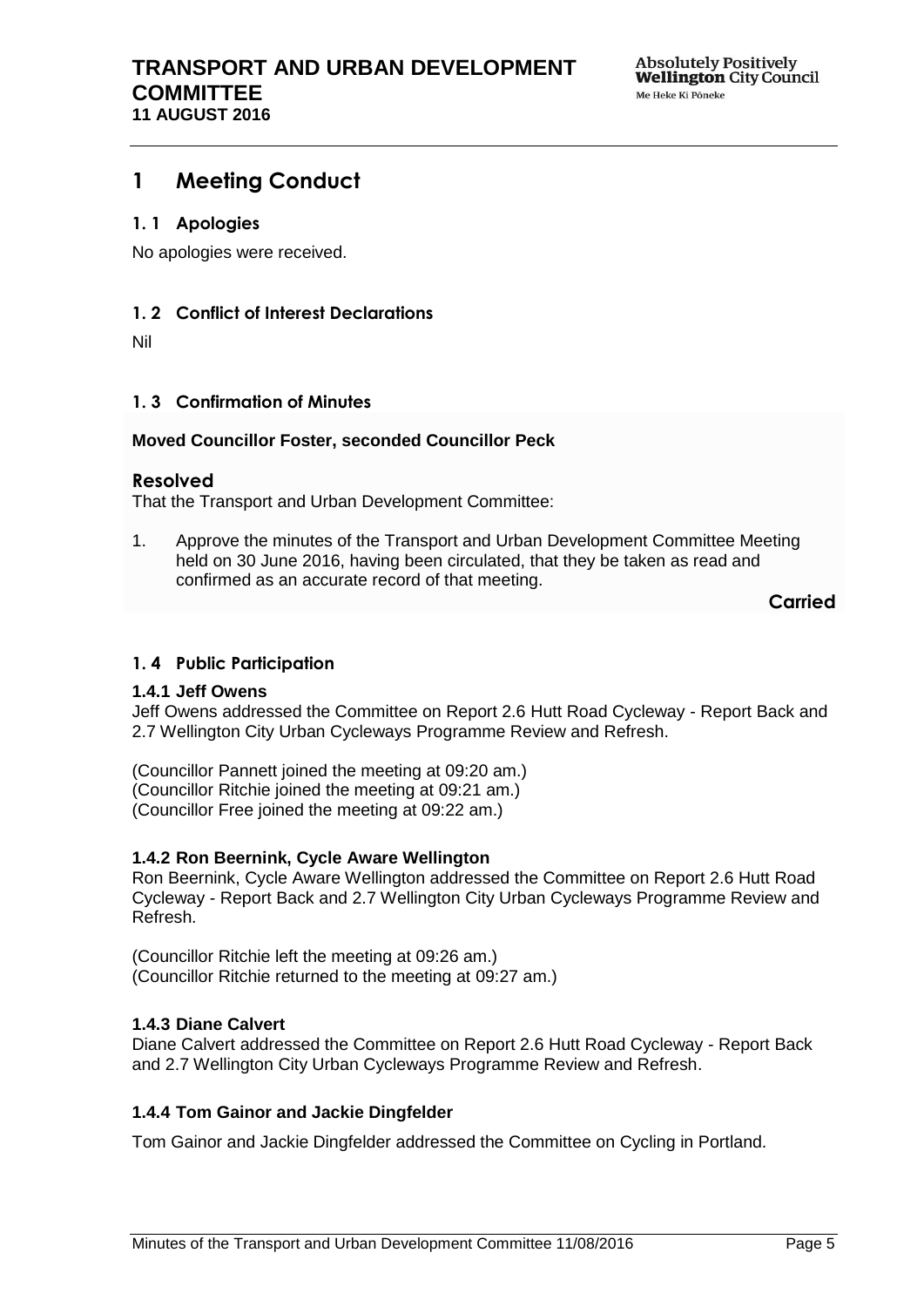### **Attachments**

1 Cyling in Portland | Presentation

(Councillor Ahipene-Mercer left the meeting at 09:41 am.) (Councillor Marsh left the meeting at 09:43 am.) (Councillor Ahipene-Mercer returned to the meeting at 09:45 am.) (Councillor Eagle left the meeting at 09:45 am.)

### **1.4.5 Mike Mellor, Living Streets Aotearoa**

Mike Mellor, Living Streets Aotearoa addressed the Committee on Report 2.6 Hutt Road Cycleway - Report Back and 2.7 Wellington City Urban Cycleways Programme Review and Refresh.

(Councillor Marsh returned to the meeting at 10:05 am.)

### **1.4.6 Alastair Smith, Great Harbour Way**

Alastair Smith, Great Harbour Way addressed the Committee on the Great Harbour Way.

#### **Attachments**

1 Great Harbour Way | Presentation

(Councillor Ritchie left the meeting at 10:18 am.) (Councillor Ritchie returned to the meeting at 10:20 am.) (Councillor Eagle returned to the meeting at 10:20 am.)

## <span id="page-5-0"></span>**1. 5 Items not on the Agenda**

No items not on the agenda received.

The meeting adjourned at 10:29 am for morning tea.

Members present when the meeting reconvened at 10:45 am were Mayor Wade-Brown, Councillor Coughlan, Councillor Eagle, Councillor Foster, Councillor Free, Councillor Lee, Councillor Marsh, Councillor Pannett, Councillor Peck, Councillor Ritchie, Councillor Sparrow, Councillor Swain, Councillor Woolf and Councillor Young.

The Chair changed to order of the reports as follows:

- 2.1 Briefing | Bike Racks on Buses
- 2.2 Oral Update Councillor Swain, Greater Wellington Regional Council
- 2.6 Hutt Road Cycleway Report Back
- 2.7 Wellington City Urban Cycleways Programme Review and Refresh
- 2.3 Forward Programme
- 2.4 Built Heritage Incentive Fund Round 1 (of 3) 2016/17 financial year
- 2.5 Briefing on review of Public Places Bylaw & Footpath Management Policy.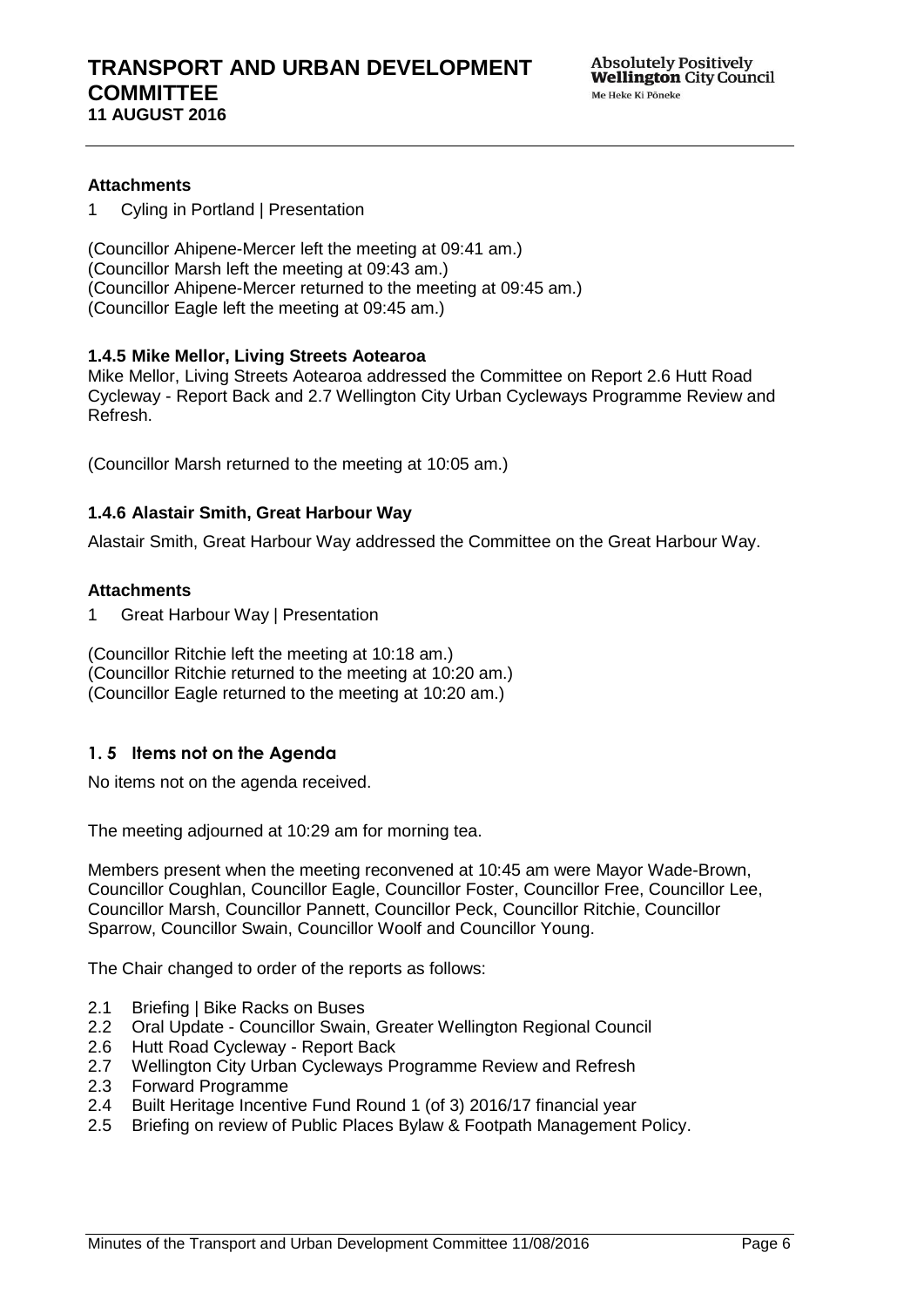# <span id="page-6-0"></span>**2. General Business**

# <span id="page-6-1"></span>**2.1 Briefing | Bike Racks on Buses**

(Councillor Eagle left the meeting at 10:45 am.) (Councillor Eagle returned to the meeting at 10:48 am.) (Councillor Marsh left the meeting at 10:48 am.) (Councillor Lester returned to the meeting at 10:54 am.)

### **Moved Councillor Foster, seconded Mayor Wade-Brown**

### **Resolved**

That the Transport and Urban Development Committee:

1. Receive the information.

# **Carried**

### **Attachments**

1 Greater Wellington Regional Council | Bike Racks on Buses | Presentation

(Councillor Ritchie left the meeting at 11:09 am.)

## <span id="page-6-2"></span>**2.2 Oral Update - Councillor Swain, Greater Wellington Regional Council**

(Councillor Marsh returned to the meeting at 11:19 am.) (Councillor Ahipene-Mercer returned to the meeting at 11:20 am.) (Mayor Wade-Brown left the meeting at 11:29 am.) (Councillor Ritchie returned to the meeting at 11:37 am.) (Councillor Young left the meeting at 11:38 am.) (Councillor Young returned to the meeting at 11:39 am.)

### **Moved Councillor Foster, seconded Councillor Ahipene-Mercer**

### **Resolved**

That the Transport and Urban Development Committee:

1. Receive the information.

**Carried**

# <span id="page-6-3"></span>**2.6 Hutt Road Cycleway - Report Back**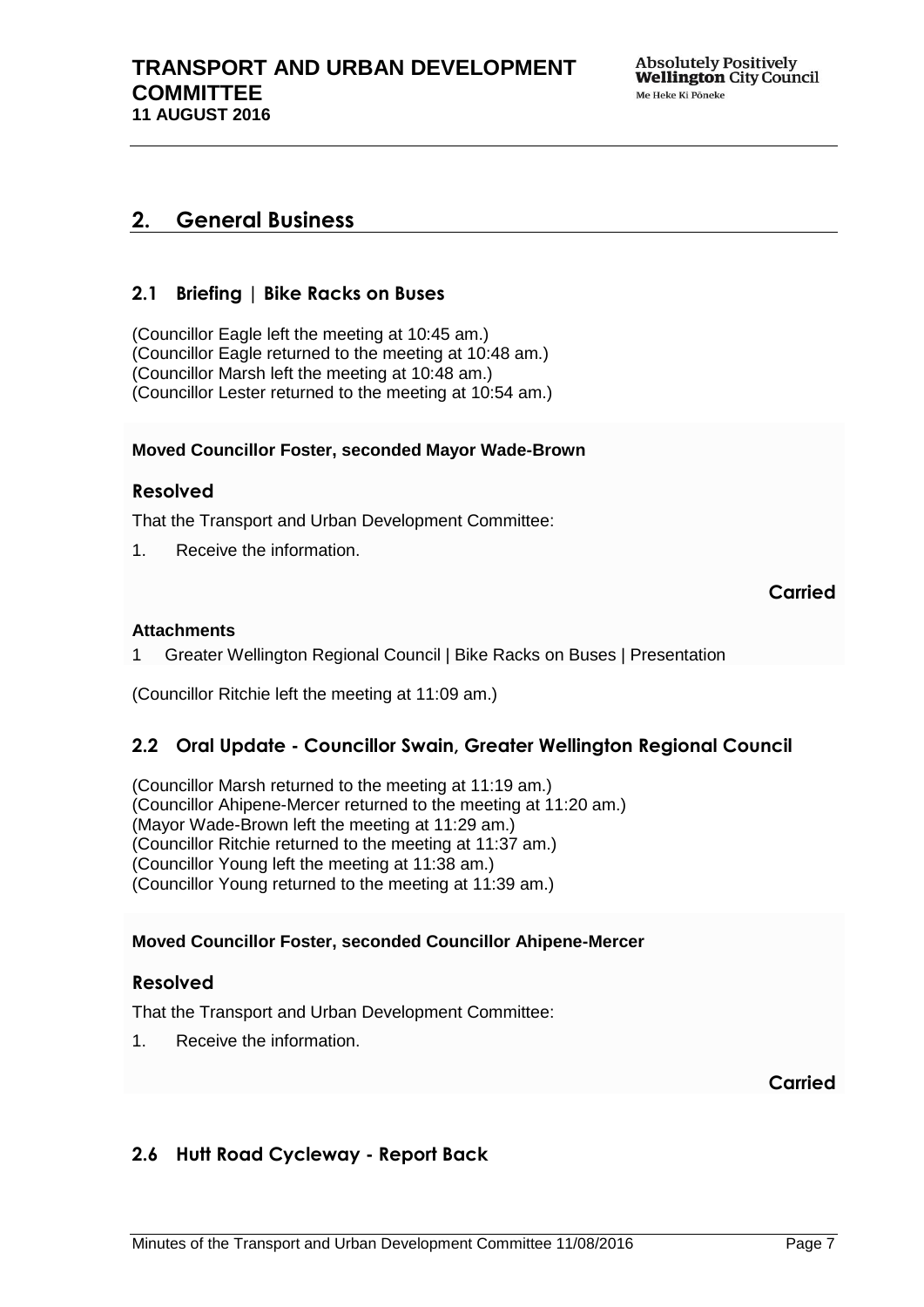**Absolutely Positively Wellington** City Council Me Heke Ki Pöneke

<span id="page-7-0"></span>(Councillor Swain (Greater Wellington Regional Council) left the meeting at 11:55 am.) (Councillor Swain (Greater Wellington Regional Council) returned to the meeting at 11:56 am)

(Councillor Ritchie left the meeting at 12:04 pm.)

(Mayor Wade-Brown returned to the meeting at 12:17 pm.)

### **Recommendations**

That the Transport and Urban Development Committee:

- 1. Receive the information.
- 2. Agree that officers do not pursue the signalisation of the 'Spotlight' driveway at this time.
- 3. Note the results of the parking demand survey.
- 4. Agree that public transport improvements should be planned for in conjunction with planning for cycleway improvements in the southern section of the Ngauranga to Thorndon Cycleway.

**Against:**

Councillor Coughlan Councillor Woolf

A division was called for, voting on which was as follows:

**For:** Mayor Wade-Brown Councillor Ahipene-Mercer Councillor Eagle Councillor Foster (Chair) Councillor Free Councillor Lee Councillor Lester Councillor Marsh Councillor Pannett Councillor Peck Councillor Sparrow Councillor Young

Majority Vote: 12:2

**Carried**

## **2.7 Wellington City Urban Cycleways Programme Review and Refresh**

(Councillor Ahipene-Mercer left the meeting at 12:25 pm.) (Councillor Swain (Greater Wellington Regional Council) left the meeting at 12:26 pm.) (Councillor Ritchie returned to the meeting at 12:29 pm.) (Councillor Lee left the meeting at 12:30 pm.) (Councillor Ahipene-Mercer returned to the meeting at 12:32 pm.) (Councillor Lee returned to the meeting at 12:33 pm.)

## **Amended Officers Recommendation**

### **Moved Councillor Foster, seconded Mayor Wade-Brown**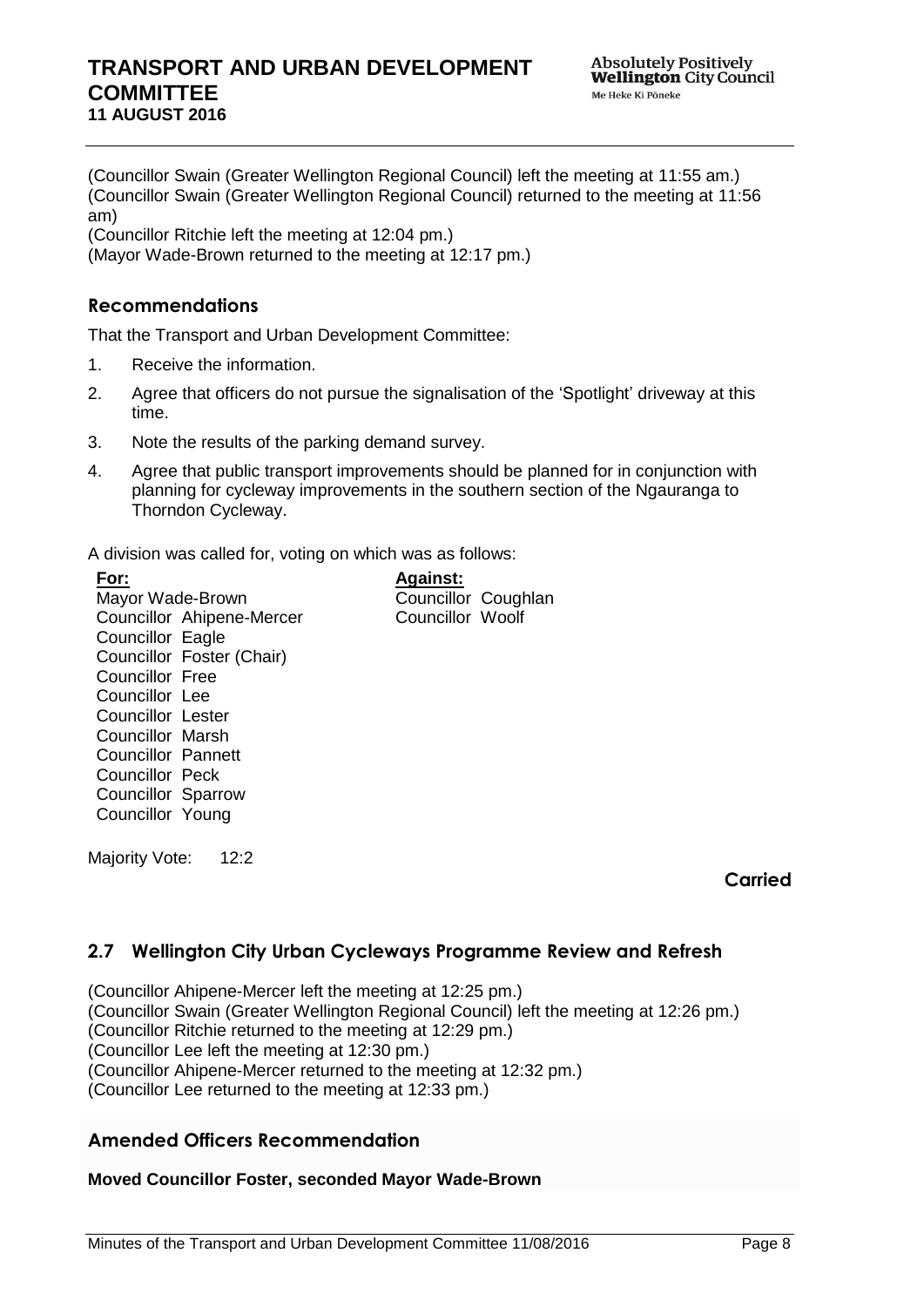# **Resolved**

- 1. Receive the information.
- 2. Agree to the refreshed Wellington City Urban Cycleways Programme (WUCP) set out in this paper **below**:
	- **a. Plan for significant implementation within years three and four (rather than years two and three) of the 20 year programme (i.e. 2017/18 to 2018/19);**
	- **b. Undertake only minimal improvements in the Wellington CBD in the short term recognising that cycling is part of the scenarios being developed under the 'Let's Get Wellington Moving' (LGWM) programme and therefore needs to be integrated with that programme;**
	- **c. Progress the Great Harbour Way / Te Aranui o Pōneke (GHW) by upgrading the Miramar Cutting to Cobham Drive shared path and developing the Evans Bay Parade/Oriental Parade to Waitangi Park corridor to connect the Wellington CBD to the east;**
	- **d. Implement the Eastern suburbs proposals (including a connection from Kilbirnie to Newtown) that were the subject of earlier consultation by working with the community to further develop and design the facilities;**
	- **e. Work with the community to develop pragmatic options for the Southern corridor connecting to Pukeahu in the CBD;**
	- **f. Undertake small improvements in other areas as opportunities arise to coordinate activity with other infrastructure upgrades, to address safety and efficiency issues, and where works are identified as pragmatic, lowcost and easy to implement, including improved uphill sections of the network.**
- 3. **Seek approval to reallocate the Wellington City Council Urban Cycleway Fund allocation of \$9.5 million with an extended timeframe of one year for implementation from New Zealand Transport Agency (NZTA) for the refreshed WUCP programme as set out below:**
	- **a. Ngauranga \$9.0 m (no change)**
	- **b. Central City / CBD \$1.5 m (\$12 m reallocated)**
- - **c. Eastern Suburbs \$6.0 m (no change)**
		-
	- **d. Cobham Drive \$4.0 m (new)**
	- **e. Evans Bay to Waitangi Park \$7.0 m (new)**
	- **f. Southern Corridor \$6.0 m (new)**
	- **g. Other improvements (City-wide) \$4.0 m (no change)**
- 4. Agree to the refreshed engagement approach set out in this paper.
- 5. Note that the Island Bay community re-engagement approach will be reported back to the September Transport and Urban Development Committee; and
- 6. Agree to recommend to the Governance Finance and Planning Committee the revised funding profile for project CX112 (Cycling Improvements) as outlined in the table **below as part of the 2016 Capital and Operational Expenditure Review Report to be considered on 25 August 2016.**

| 2015/16 | 2016/17 | 2017/18 | 2018/19     | ™otal |
|---------|---------|---------|-------------|-------|
| \$000   | \$000   | \$000   | (Extension) | \$000 |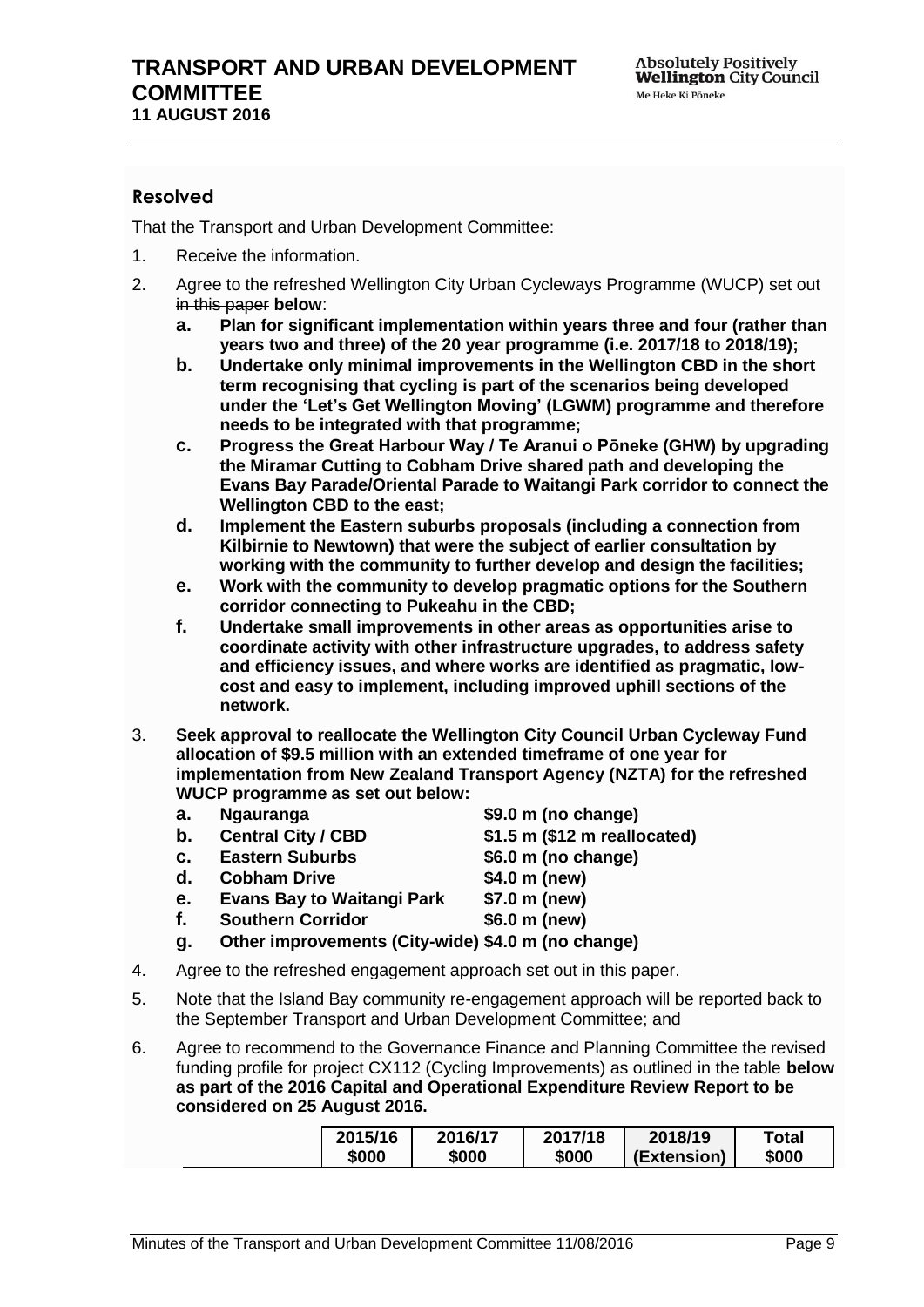| <b>Current</b><br>Programme            | \$5,672 | \$7,522 | \$21,316 | \$2,738  | \$37,249 |
|----------------------------------------|---------|---------|----------|----------|----------|
| <b>Refreshed</b><br>Programme          | \$3,288 | \$6,108 | \$13,908 | \$11,560 | \$34,864 |
| 2015/16 Carry<br><b>Forward</b>        |         |         |          | \$2,384  | \$2,384  |
| <b>Total Revised</b><br><b>Funding</b> | \$3,288 | \$6,108 | \$13,908 | \$13,945 | \$37,249 |

**Against:**

A division was called for, voting on which was as follows:

**For:** Mayor Wade-Brown Councillor Ahipene-Mercer Councillor Coughlan Councillor Eagle Councillor Foster (Chair) Councillor Free Councillor Lee Councillor Lester Councillor Marsh Councillor Pannett Councillor Peck Councillor Ritchie Councillor Sparrow Councillor Woolf Councillor Young

Majority Vote: 15:0

**Carried**

The meeting adjourned at 12:31 am for lunch.

Members present when the meeting reconvened at 01:30 pm were Councillor Foster, Councillor Free, Councillor Lee, Councillor Lester, Councillor Marsh, Councillor Pannett, Councillor Peck, Councillor Sparrow and Councillor Woolf.

# <span id="page-9-0"></span>**2.3 Forward Programme**

### **Moved Councillor Foster, seconded Councillor Peck**

## **Resolved**

- 1. Receive the information **with the following additions to 15 September 2016 Committee meeting**:
	- **a. Engagement Approach on Island Bay.**
	- **b. Review of Process for Traffic Restrictions by Resolution.**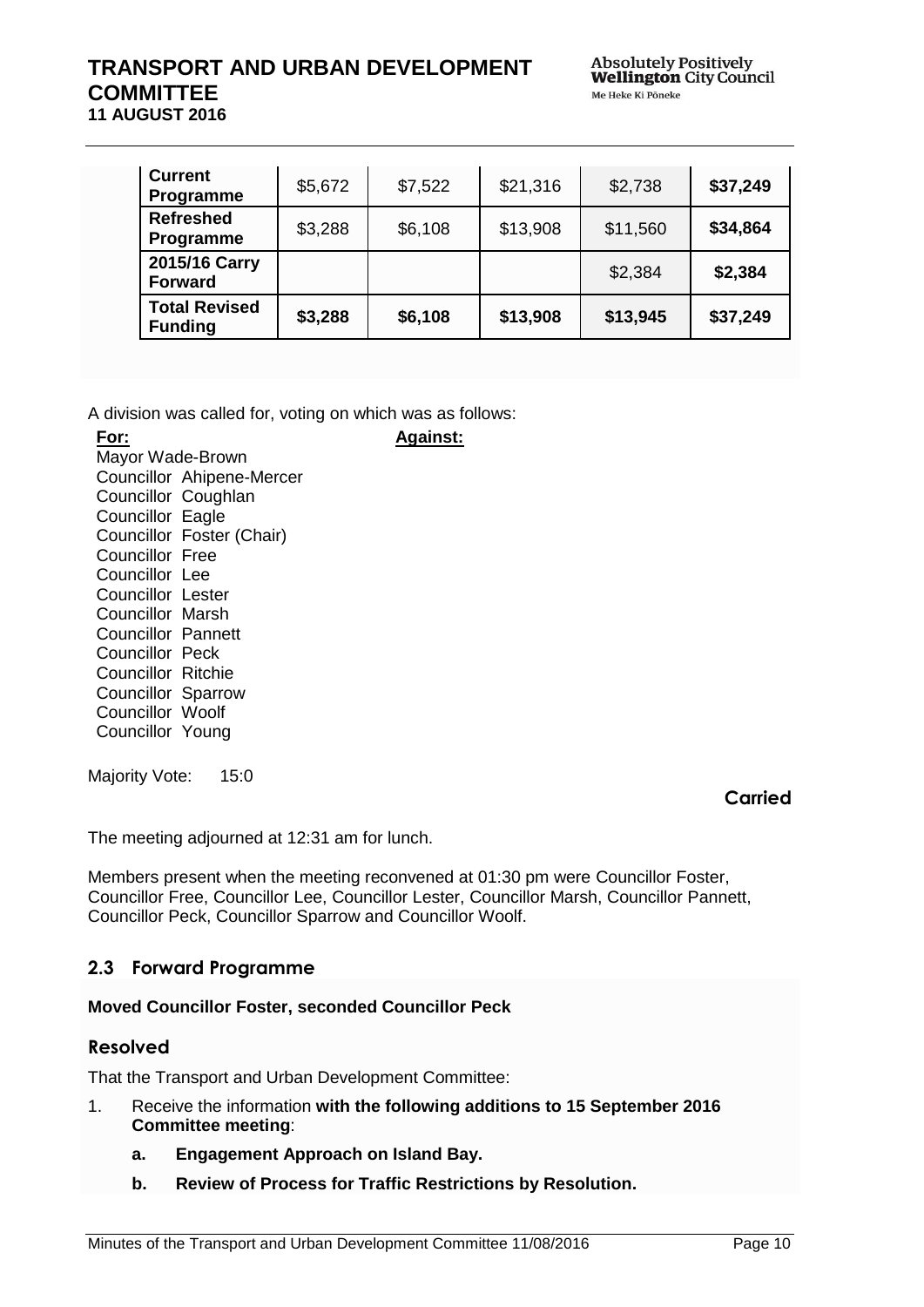## **Carried**

# <span id="page-10-0"></span>**2.4 Built Heritage Incentive Fund Round 1 (of 3) 2016/17 financial year**

(Councillor Coughlan returned to the meeting at 01:33 pm.) (Councillor Young returned to the meeting at 01:35 pm.) (Councillor Lee left the meeting at 01:36 pm.) (Councillor Lee returned to the meeting at 01:37 pm.) (Councillor Marsh left the meeting at 01:51 pm.)

### **Moved Councillor Foster, seconded Councillor Pannett**

### **Amended Officers Recommendations**

- 1. Receive the information.
- 2. Agree to the allocation of Built Heritage Incentive Fund Grants as recommended below:

|                | Project                                                                                                 | <b>Project Total</b><br>Cost | <b>Amount</b><br><b>Requested</b> | Amount<br>eligible for<br>funding | Amount<br>Recommended<br>ex GST if<br>applicable |
|----------------|---------------------------------------------------------------------------------------------------------|------------------------------|-----------------------------------|-----------------------------------|--------------------------------------------------|
| 1              | 10-24 Blair Street and<br>7-23 Allen Street                                                             | \$73,337.00                  | \$20,000.00                       | \$73,337.00                       | \$20,000.00                                      |
| $\overline{2}$ | The Wellington<br>Samoan Assembly of<br>God, 193 Rintoul Street<br>- Structural engineers<br>assessment | \$239,363.00                 | \$100,000.00                      | \$239,363.00                      | Decline                                          |
| 3              | 22 Burnell Avenue,<br>Thorndon                                                                          | \$26,815.00                  | \$13,400.00                       | \$26,815.00                       | \$10,000.00                                      |
| 4              | Futuna Chapel - 67<br>Futuna Close, Karori                                                              | \$100,513.00                 | \$35,513.00                       | \$100,513.00                      | \$35,513.00                                      |
| 5              | St Gerard's Monastery                                                                                   | \$82,000.00                  | \$25,000.00                       | \$82,000.00                       | \$25,000.00                                      |
| 6              | 60-64 Courtenay Place                                                                                   | \$635,000.00                 | \$135,000.00                      | \$635,000.00                      | \$50,000.00                                      |
| $\overline{7}$ | St Matthias' Church -<br>379 Makara Road                                                                | \$204,000.00                 | \$44,000.00                       | \$204,000.00                      | \$44,000.00                                      |
| 8              | 161 Cuba Street                                                                                         | \$1,300,000.00               | \$170,000.00                      | \$816,125.00                      | \$90,000.00                                      |
| 9              | 37 Tarikaka Street,<br><b>Ngaio</b>                                                                     | \$16,162.50                  | \$3,000.00                        | \$16,162.50                       | \$3,000.00                                       |
| 10             | 49 Tarikaka Street,<br><b>Ngaio</b>                                                                     | \$32,209.00                  | \$10,000.00                       | \$17,192.00                       | \$3,000.00                                       |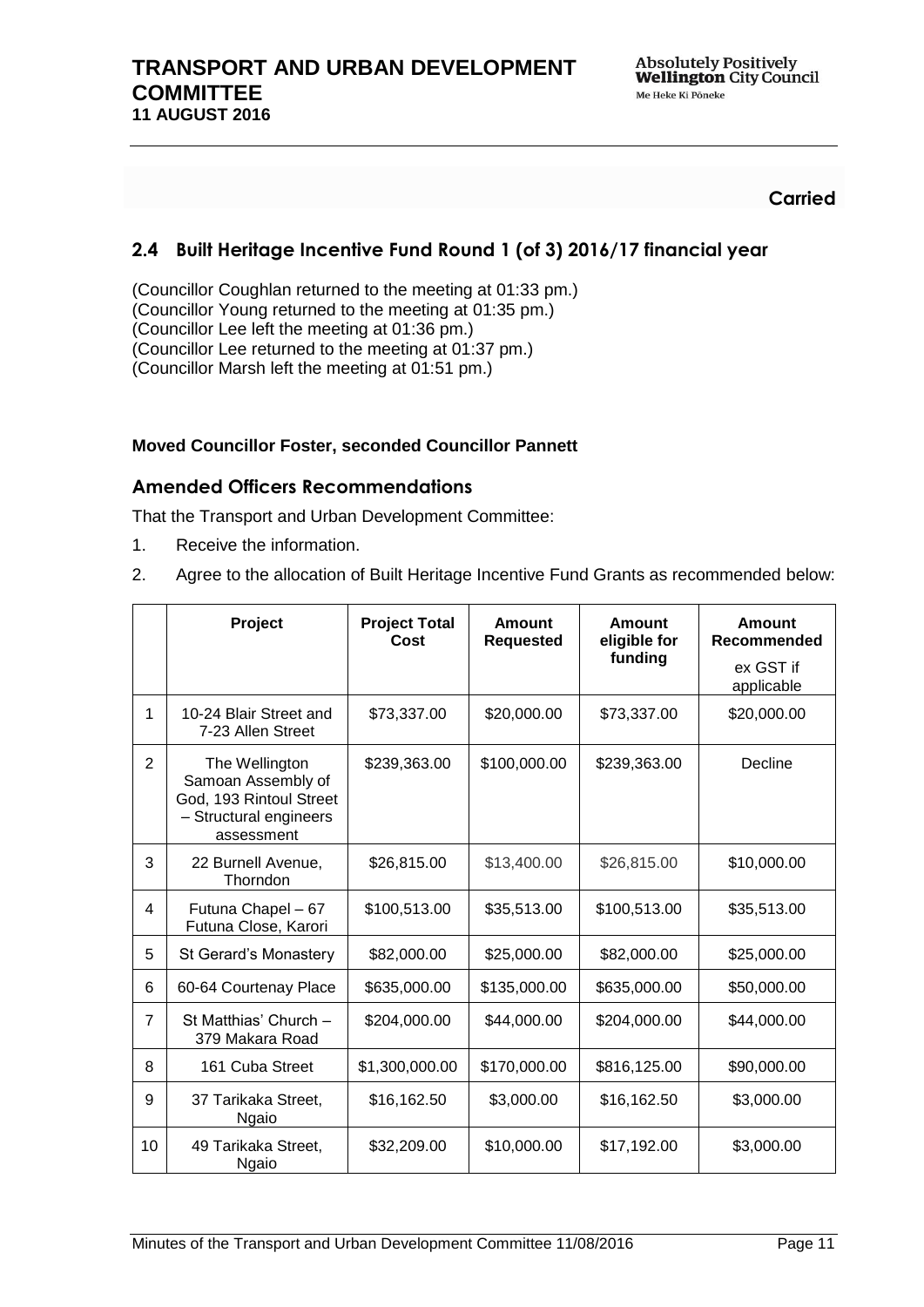| 11 | Wellesley Building $-2$<br><b>Maginnity Street</b> | \$30,000.00 | \$15,000.00 | \$30,000.00 | \$15,000.00 |
|----|----------------------------------------------------|-------------|-------------|-------------|-------------|
| 12 | <b>Wellington Rowing</b><br>Club - 29 Jervois Quay | \$30,006.65 | \$15,000.00 | \$30,006.65 | \$10,000.00 |

#### **3. Agree that Officers request the owners of St Gerard's Monastery provide the Council a copy of the detailed seismic assessment, concrete examination and strengthening concept designs.**

The amended substantive motion was put and taken in parts.

|    | <b>Project</b>                      | <b>Project Total</b><br>Cost | <b>Amount</b><br><b>Requested</b> | Amount<br>eligible for<br>funding | Amount<br>Recommended<br>ex GST if<br>applicable |
|----|-------------------------------------|------------------------------|-----------------------------------|-----------------------------------|--------------------------------------------------|
| 9  | 37 Tarikaka Street,<br><b>Ngaio</b> | \$16,162.50                  | \$3,000.00                        | \$16,162.50                       | \$3,000.00                                       |
| 10 | 49 Tarikaka Street,<br>Ngaio        | \$32,209.00                  | \$10,000.00                       | \$17,192.00                       | \$3,000.00                                       |

## **Carried**

The remaining amended substantive motion was put and declared **Carried.**

## **Moved Councillor Foster, seconded Councillor Pannett**

## **Resolved**

- 1. Receive the information.
- 2. Agree to the allocation of Built Heritage Incentive Fund Grants as recommended below:

|   | Project                                     | <b>Project Total</b><br>Cost | <b>Amount</b><br><b>Requested</b> | Amount<br>eligible for<br>funding | Amount<br>Recommended<br>ex GST if<br>applicable |
|---|---------------------------------------------|------------------------------|-----------------------------------|-----------------------------------|--------------------------------------------------|
|   | 10-24 Blair Street and<br>7-23 Allen Street | \$73,337.00                  | \$20,000.00                       | \$73,337.00                       | \$20,000.00                                      |
| 2 | The Wellington<br>Samoan Assembly of        | \$239,363.00                 | \$100,000.00                      | \$239,363.00                      | Decline                                          |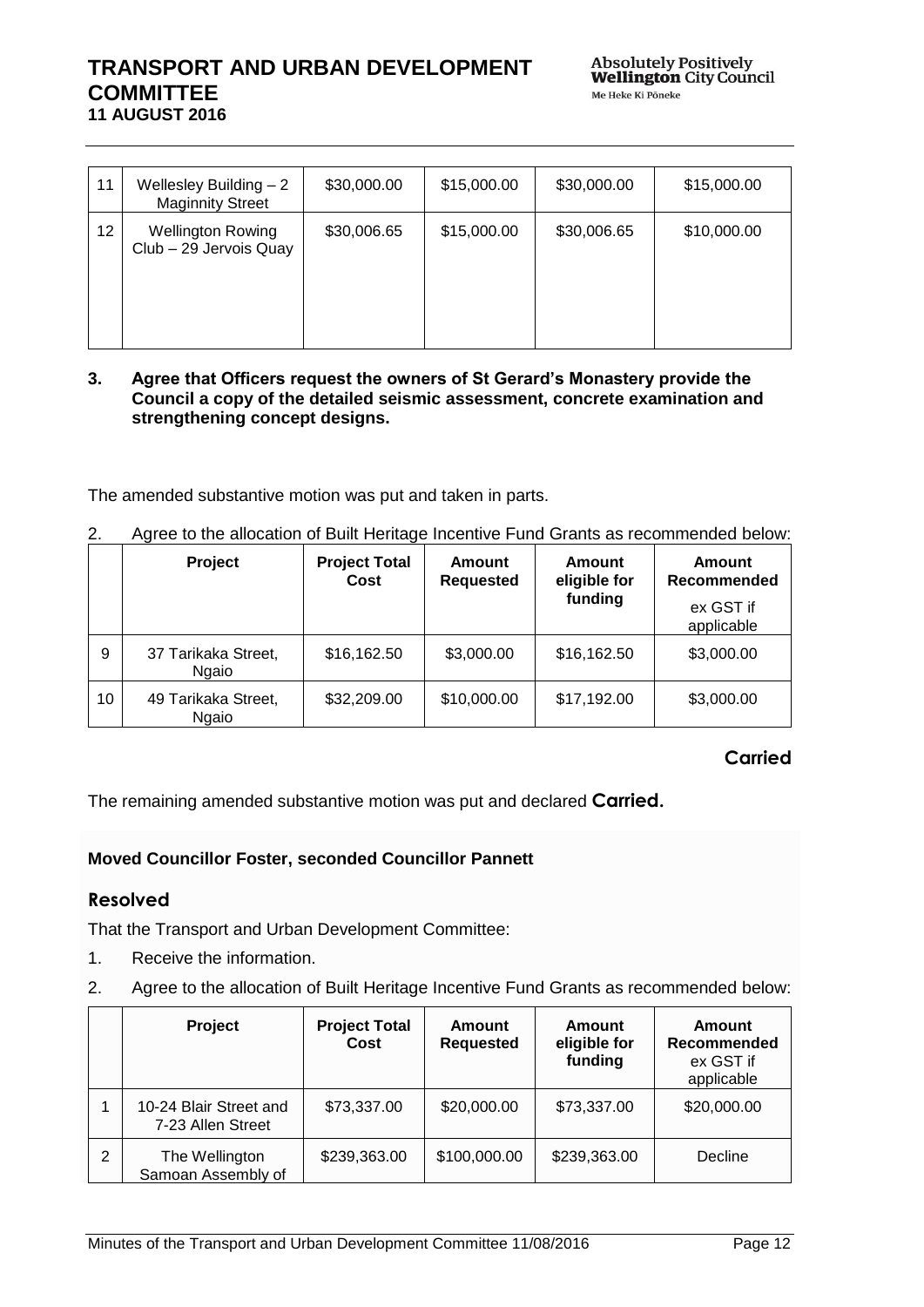|                 | God, 193 Rintoul Street<br>- Structural engineers<br>assessment |                |              |              |             |
|-----------------|-----------------------------------------------------------------|----------------|--------------|--------------|-------------|
| 3               | 22 Burnell Avenue,<br>Thorndon                                  | \$26,815.00    | \$13,400.00  | \$26,815.00  | \$10,000.00 |
| 4               | Futuna Chapel - 67<br>Futuna Close, Karori                      | \$100,513.00   | \$35,513.00  | \$100,513.00 | \$35,513.00 |
| 5               | St Gerard's Monastery                                           | \$82,000.00    | \$25,000.00  | \$82,000.00  | \$25,000.00 |
| 6               | 60-64 Courtenay Place                                           | \$635,000.00   | \$135,000.00 | \$635,000.00 | \$50,000.00 |
| $\overline{7}$  | St Matthias' Church -<br>379 Makara Road                        | \$204,000.00   | \$44,000.00  | \$204,000.00 | \$44,000.00 |
| 8               | 161 Cuba Street                                                 | \$1,300,000.00 | \$170,000.00 | \$816,125.00 | \$90,000.00 |
| 9               | 37 Tarikaka Street,<br>Ngaio                                    | \$16,162.50    | \$3,000.00   | \$16,162.50  | \$3,000.00  |
| 10              | 49 Tarikaka Street,<br>Ngaio                                    | \$32,209.00    | \$10,000.00  | \$17,192.00  | \$3,000.00  |
| 11              | Wellesley Building - 2<br><b>Maginnity Street</b>               | \$30,000.00    | \$15,000.00  | \$30,000.00  | \$15,000.00 |
| 12 <sub>2</sub> | <b>Wellington Rowing</b><br>Club - 29 Jervois Quay              | \$30,006.65    | \$15,000.00  | \$30,006.65  | \$10,000.00 |

### **3. Agree that Officers request the owners of St Gerard's Monastery provide the Council a copy of the detailed seismic assessment, concrete examination and strengthening concept designs.**

**Carried**

# <span id="page-12-0"></span>**2.5 Briefing on review of Public Places Bylaw & Footpath Management Policy**

(Councillor Lester returned to the meeting at 02:01 pm.) (Councillor Ritchie left the meeting at 02:03 pm.) (Councillor Lee left the meeting at 02:06 pm.) (Councillor Free left the meeting at 02:06 pm.) (Councillor Free returned to the meeting at 02:07 pm.) (Councillor Free left the meeting at 02:08 pm.)

## **Amended Officers Recommendation**

### **Moved Councillor Foster, seconded Councillor Peck**

### **Resolved**

That the Transport and Urban Development Committee:

1. Receive the information **and note the public places bylaw can raise some contentious issues.**